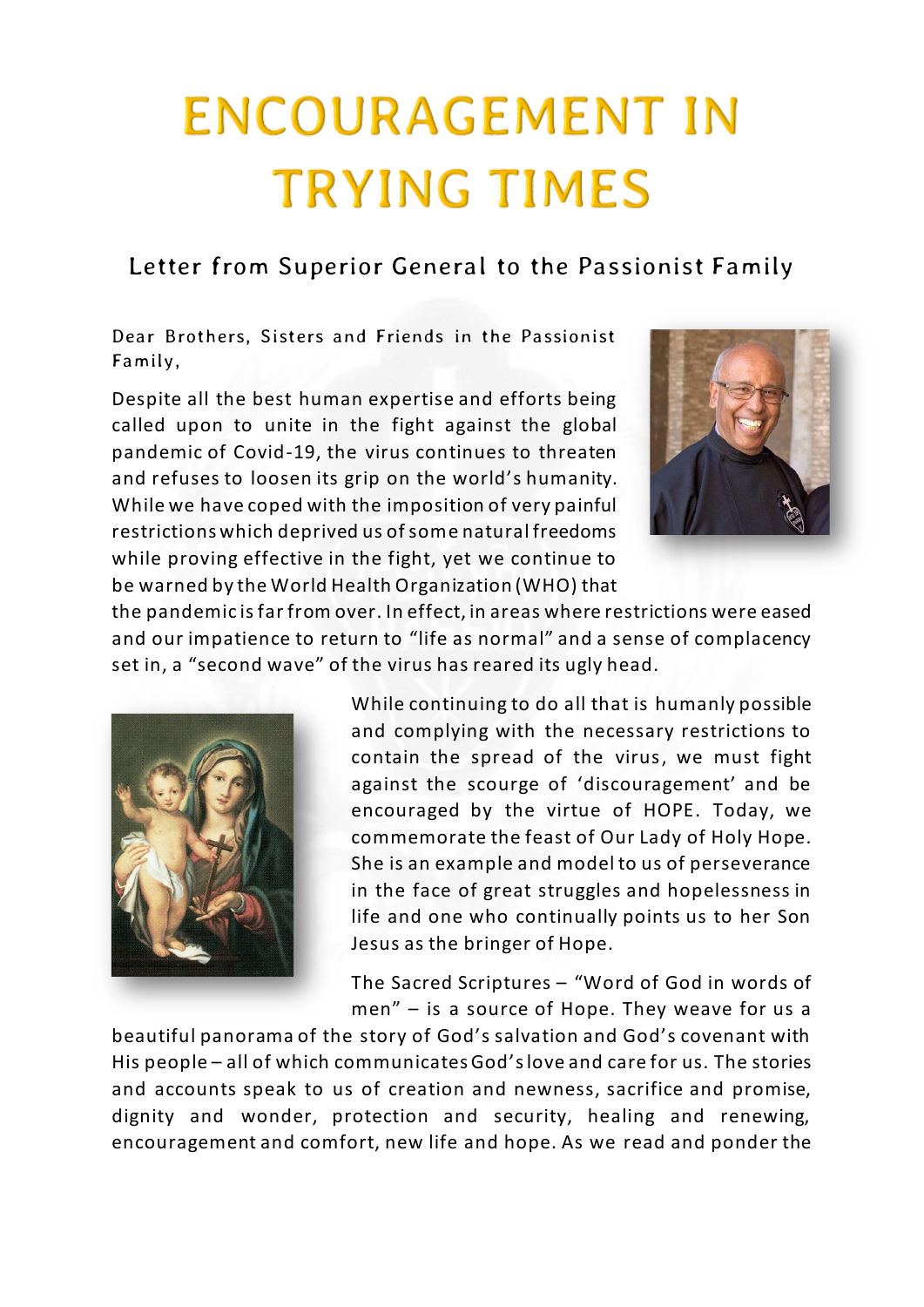Scripture accounts, we are asked **to remember…to not forget**, because in remembering we **re-live our own experience of God's saving love**.

As the People of God, we are **a people of the 'Memory'**; not to mention that, as Passionists, this is precisely what we are called to do: " **to keep alive the memory**" - but 'memory' as understood by the Jewish people. In the Jewish mind, memory was not just a recalling to mind what happened in the past as objective facts; rather, they actualized memory by a symbolic re -enactment of a historical moment by which there is a fusion of past and presen t. The past is very much alive in the present and we see the past through the prism of faith. We do not just commemorate or recount; rather, we remember (re -live) the saving love of God. So, memory is a part of me, a subjective experience…a reliving of my story. Memory defines us and gives meaning to our lives.

As we live through this difficult, fearful and uncertain experience in these times with the Covid-19 which is dictating our lives and holding us to ransom, we are in uncharted waters. For many of us it is an experience which is unprecedented, nothing like what we have ever known before. Many people are suffering physically through illness due to this virus; many others are struck down economically because of the loss of jobs and businesses; others are affected emotionally by the isolation and social distancing measures; others again are struggling mentally because of fear and anxiety of an uncertain future; and, as we know, thousands have, and continue to succumbed to the virus in death.

How about you and I? What is it that is holding you up from 'drowning'? How are you living the sense of uncertainty of the future? To whom or to what are you turning in order to find some light and comfort in the present situation? How and in what way is your prayer life and liturgical actions giving meaning in this situation and strengthening you to keep going? What is it that is sustaining you? On what are you living?

Personally, I am living on HOPE – a hope founded in my faith of a God who saves; a hope which beckons me **to not forget**, but **to keep alive the memory**



of the past, so as to live in the present with a key to the future, confident that the storm will pass and the sun will rise again. The Jewish mystic and healer, Rabbi Baal Shem Tov (1698-1760) (who lived in the time of our Holy Founder) said: "*In memory lies the secret of redemption*."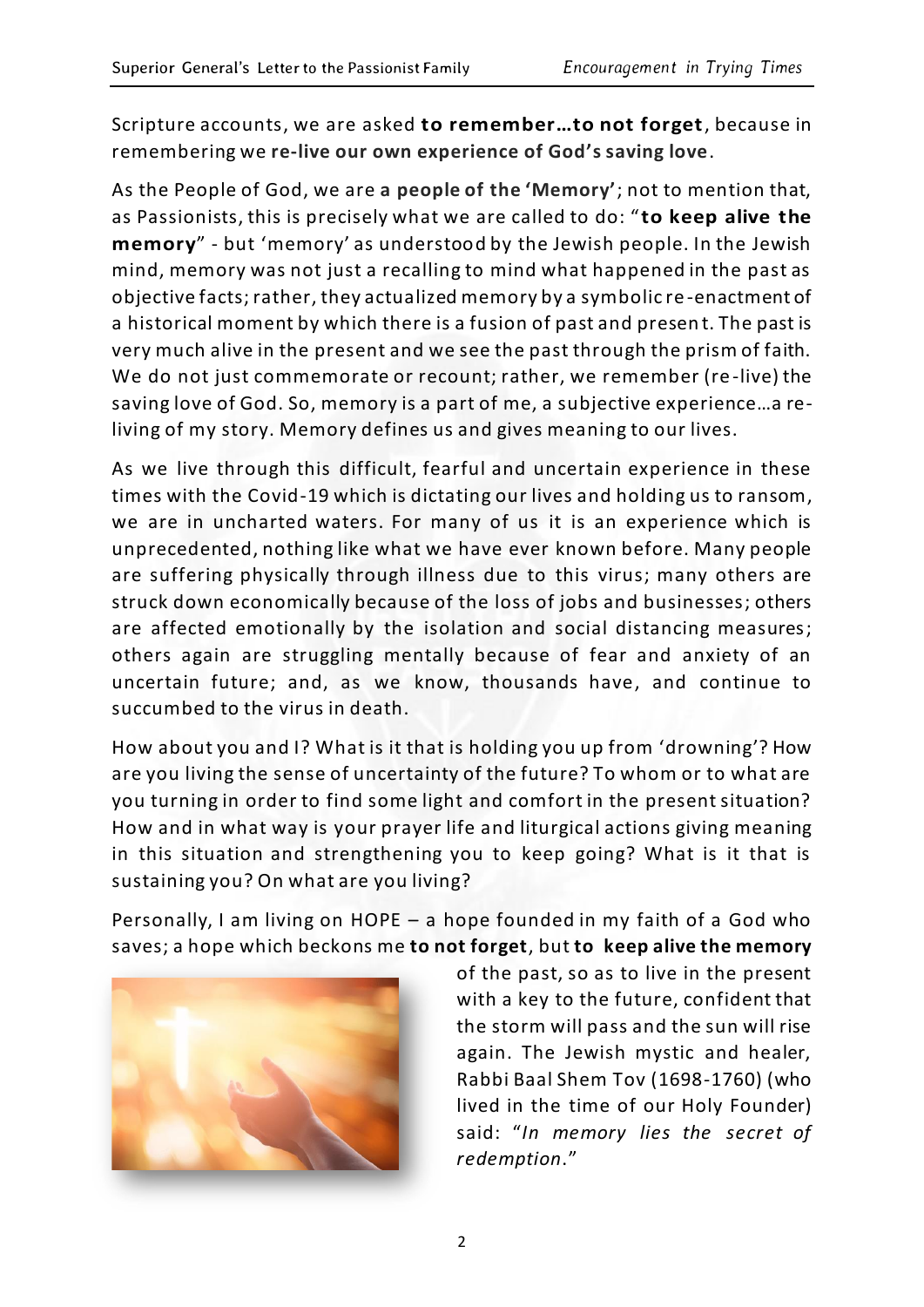Let us look to JESUS: the **Light of Hope**. Jesus is the Light of Hope, because he lived on HOPE. As a Jew, Jesus, too, was a man of the 'memory'. During his darkest hours when all seemed hopeless, in his abandonment which left him frightened and alone, and in the silence and seeming absence of God which perhaps made him doubt and question the Father's

love, Jesus **did not forget**; he **kept alive the memory**; he remembered the history of God's saving love and the promise of God's faithful covenant with His people. Jesus' hope sustained him.



These challenging times call us **to remember** and **to live on HOPE**. St Paul assures us that "*hope does not disappoint, because the love of God has been poured out within our hearts through the Holy Spirit who was given to us*." (Rom. 5:5)

The Covid-19 pandemic is certainly testing our HOPE. In many ways it is the like the tomb in which we are kept bound and constricted; yet it is necessary that we **be there** to confront death and look beyond for the life-giving opportunities…always remembering the saving power of God who loves His people.

Take time to reflect on the experience of "*Mary Magdalene and the other Mary*" going into the tomb where the body of Jesus lay (Matthew 28:1-10). It was a transforming experience. What should be a place of darkness and death was actually bathe in light and there was no dead body of their friend Jesus.



Instead, in the empty tomb they met the presence of God's angel with the consoling message of hope: "*Do not be afraid; he is not here; he is risen…Go and tell the brothers to meet Jesus in Galilee*." Galilee is the place of the original call of the disciples. It is from 'our Galilee' that there will be a new beginning and promise of new life.